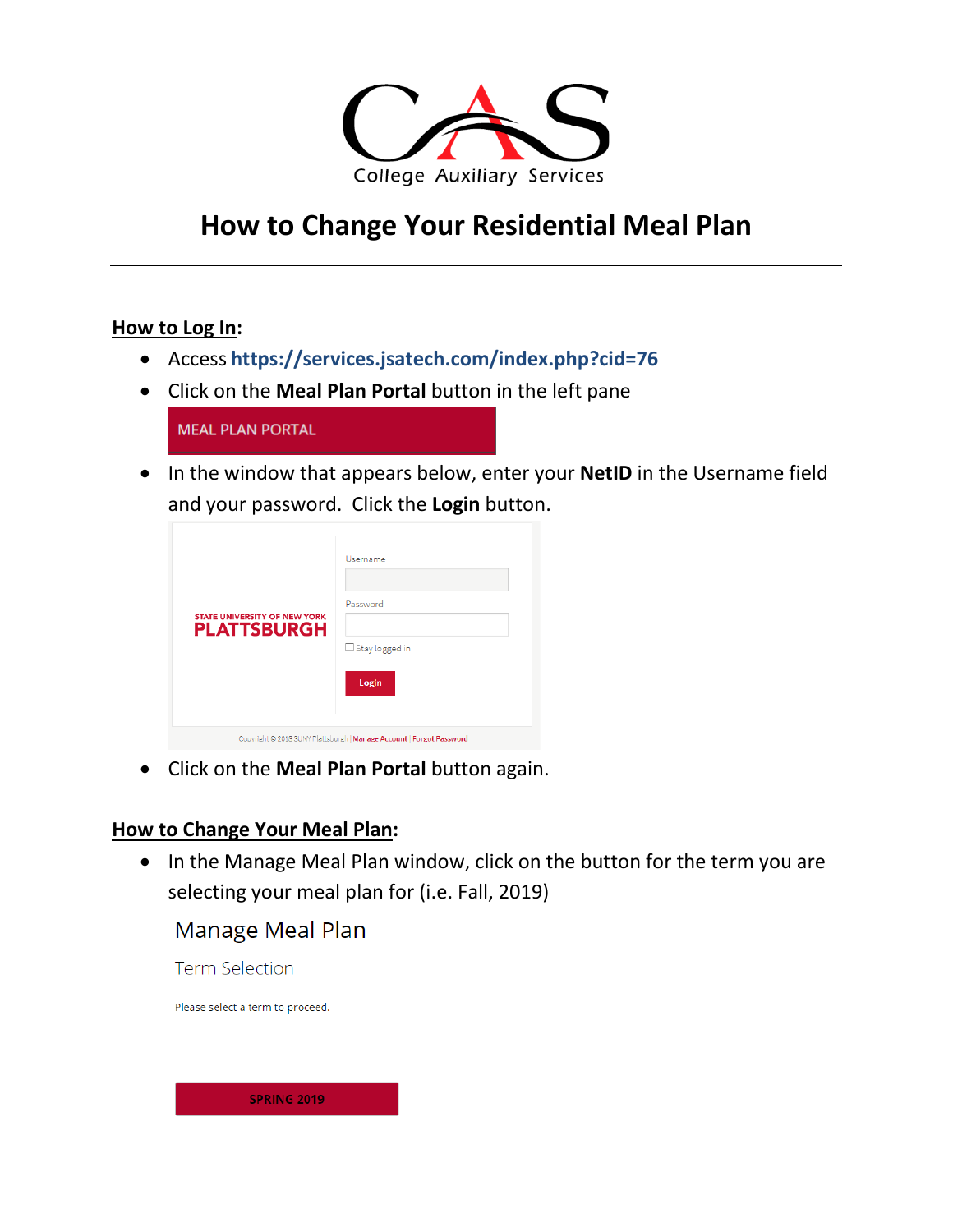• The current meal plan that you are assigned will display similar to below:

#### **Current Meal Plan**

This is a review of your currently assigned meal plan:

| <b>MEAL PLAN</b>          | <b>BALANCE</b>         |
|---------------------------|------------------------|
| Anytime Dining A125       | Pending Manage         |
| <b>Current Plan Names</b> | <b>Current Balance</b> |

**MANAGE** 

- **If it does not display, please call the College Auxiliary Services** office at (518) 564-2035.
- Click on the **Manage** button, then the **Change** button to view available meal plan options that you are eligible for based on your class status.

| Manage Meal Plans                                         |              |
|-----------------------------------------------------------|--------------|
| <b>Edit Meal Plan</b>                                     |              |
| Please choose an option for existing Anytime Dining A125. |              |
| <b>CHANGE</b><br><b>CANCEL</b>                            |              |
| Manage Meal Plans                                         |              |
| Change Meal Plan                                          |              |
| Please select a new meal plan:                            |              |
|                                                           |              |
| <b>MEAL PLAN</b>                                          | <b>PRICE</b> |
| <b>Anytime Dining A125</b>                                | \$2,370.00   |
|                                                           |              |
| Flex 120 + \$900                                          | \$2,220.00   |
|                                                           |              |
| <b>CONTINUE</b><br><b>CANCEL</b>                          |              |

o Click on the radio button next to the plan that you want to purchase and click **Continue**.